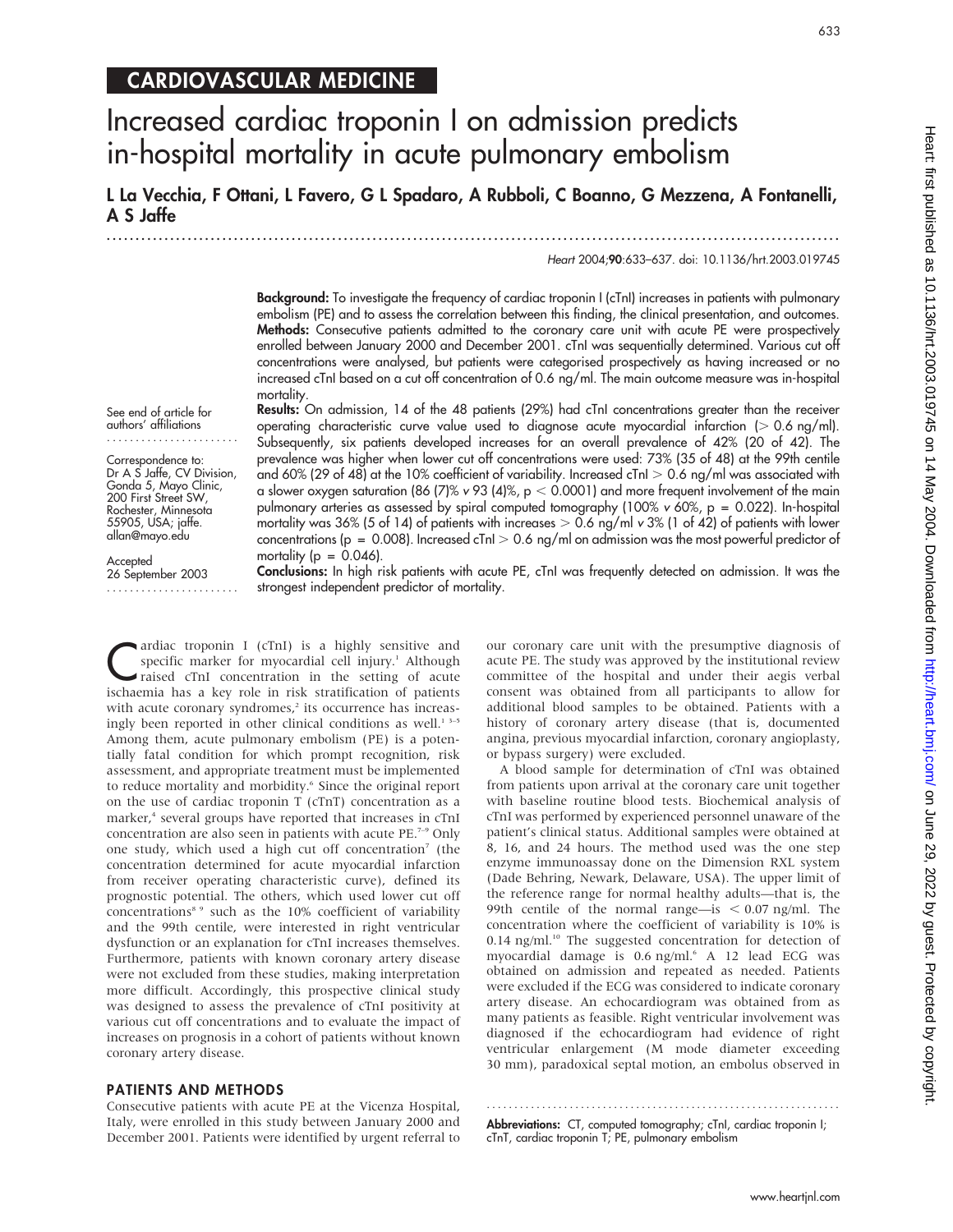transit, or tricuspid regurgitation with peak velocity  $> 2.5$  m/ s, as suggested by Lualdi and Goldhaber.<sup>11</sup> Patients with regional dysfunction suggestive of ischaemic heart disease were excluded. PE was diagnosed by spiral computed tomography (CT), ventilation perfusion lung scanning, pulmonary angiography, or angiomagnetic resonance. Arterial blood gas was analysed before oxygen supplementation. Oxygen saturation and oxygen partial pressure were measured.

Patients were administered  $O<sub>2</sub>$  and heparin and inotropic agents as clinically indicated. Assisted ventilation was required for patients in shock and with severe hypoxaemia. A thrombolytic agent was administered according to the physician's assessment of the severity of PE and was independent of the results of cTnI testing. It is the policy in our centre to treat patients with thrombolysis if they have shock or evidence of right ventricular dysfunction on echocardiography.

Data are presented as mean (SD) for continuous variables and as frequencies for categorical variables. Groups were compared by a two tailed unpaired Student's t test or  $\chi^2$ statistic with Fisher's correction when appropriate. Independent predictors of mortality were defined with multivariate logistic regression analysis. By prospective decision, cTnI increase was considered both as a dichotomous (positive versus negative, at a concentration of 6 ng/ml) and a continuous variable. The results of multivariate logistic regression analysis are reported as odds ratios and 95% confidence intervals. A probability value of  $p < 0.05$  was considered significant. All calculations were done with SPSS system 10.0 (SPSS Inc, Chicago, Illinois, USA).

#### RESULTS

Table 1 shows the baseline characteristics of the study population of 48 patients and table 2 shows their haemodynamic, ECG, and echocardiographic findings. The diagnosis of PE was confirmed mostly by spiral CT  $(n = 42)$  or on high probability ventilation perfusion images ( $n = 4$ ). For two critically ill patients the diagnosis was based on clinical signs and echocardiographic data alone.

On admission, cTnI was increased above 0.6 ng/ml in 14 of 48 (29%) patients and was below the selected cut point in the

| <b>Table 1</b> Clinical characteristics and relevant<br>findings at presentation in the overall study<br>cohort ( $n = 48$ ) |          |
|------------------------------------------------------------------------------------------------------------------------------|----------|
| Mean (SD) age (years)                                                                                                        | 64 (15)  |
| Sex (male/female)                                                                                                            | 23/25    |
| Presenting symptoms*                                                                                                         |          |
| Apnoea                                                                                                                       | 32 (67%) |
| Chest pain                                                                                                                   | 13 (27%) |
| Syncope                                                                                                                      | 5 (10%)  |
| Haemoptysis                                                                                                                  | 2(4%)    |
| Other                                                                                                                        | 4 (8%)   |
| Symptom duration                                                                                                             |          |
| $<$ 6 hours                                                                                                                  | 12 (25%) |
| $6-12$ hours                                                                                                                 | 9 (19%)  |
| $12-24$ hours                                                                                                                | 9 (19%)  |
| $>$ 24 hours                                                                                                                 | 18 (37%) |
| Pre-existing COPD                                                                                                            | 5 (10%)  |
| Recent surgery                                                                                                               | 8 (17%)  |
| Underlying malignancy                                                                                                        | 9 (19%)  |
| Deep venous thrombosis                                                                                                       | 17 (35%) |
| Previous episodes of PE                                                                                                      | 4 (8%)   |
| Oral contraceptive                                                                                                           | 2(4%)    |
| Recent delivery                                                                                                              | 1(2%)    |
| Thrombolytic treatment                                                                                                       | 32 (67%) |
| *Not mutually exclusive.<br>COPD, chronic obstructive pulmonary disease; PE,<br>pulmonary embolism.                          |          |

remaining 34 (71%). Figure 1 illustrates the change in cTnI concentrations over time in those with increases on admission. An additional six patients had increased cTnI concentrations in the second blood samples drawn eight hours after admission to the coronary care unit. Thus, the overall prevalence of increased cTnI concentrations at this cut off concentration was 20 of 48 (42%).

There was no correlation between the duration of symptoms and a positive cTnI. The mean cTnI concentration on admission was 1.5 (0.8) ng/ml in cTnI positive patients and the mean concentration at peak was 1.9 (1.2) ng/ml. The group with increased cTnI on admission had faster heart rates, more frequent echocardiographic right ventricular dilatation/hypokinesia, higher pulmonary artery pressures, and lower oxygen saturations. There was more severe involvement of the main pulmonary arteries (table 3) in patients with increased cTnI concentrations ( $p = 0.022$ ). Five patients had shock and four of them required endotracheal intubation. cTnI concentrations were increased  $(0.6 \text{ ng/ml})$  in three patients on admission and in one in the second sample.

Thirty two of the 48 (67%) patients met our criteria for the use of thrombolytic agents and were treated with alteplase (tPA) 100 mg over two hours. Of these 32 patients, eight (25%) had increased cTnI and 24 (75%) did not ( $p = 0.369$ ). All six of the patients who developed increased cTnI were in this group. Overall, there were six in-hospital deaths, a 12.5% in-hospital mortality rate. Five of the patients who died had an increased cTnI concentration on admission and one did not on admission but had an increase at eight hours (five of 14 (36%)  $\nu$  one of 42(3%),  $p = 0.008$ ). This latter patient had systemic non-Hodgkin's lymphoma and died of coagulopathy 22 days after PE, without evidence of embolic recurrence. The other five patients died of refractory shock while sill intubated. The mean concentration of cTnI on admission of patients who subsequently died was 2.1 (1.4) ng/ml, significantly higher ( $p = 0.011$ ) than that of patients with an increased cTnI who survived (0.9 (0.6) ng/ml).

Because even trace amounts of cTnI seem to have prognostic implications for patients with acute coronary syndromes,<sup>8</sup> we performed a post hoc analysis of our data looking at patients with cTnI concentrations exceeding the cut point of 0.07 ng/ml. With this cut off concentration, an additional 21 patients (44%) were classified as having increases on admission. On the basis of this criterion, 35 of 48 (73%) patients had increases on admission. When the cut off value at the 10% coefficient of variability was used, as recently suggested,<sup>10</sup> 29 of 48 patients (60%) had increased concentrations. Mortality increased in a stepwise fashion (fig 2), paralleling the increase of cTnI concentrations (0% for patients with normal cTnI concentrations, 4.8% for patients with modest increases (0.07–0.6 ng/ml), and 36% for those exceeding 0.6 ng/ml; p for trend  $= 0.005$ ).

Table 4 shows predictors of in-hospital mortality. None of the baseline clinical characteristics—age, sex, previous PE, need for respiratory support or inotropic agents, or use of thrombolysis—was a significant predictor of outcome. Similarly, electrocardiographic or echocardiographic findings were not associated with mortality. While a faster heart rate, a lower oxygen saturation, and a higher pulmonary pressure were all predictors of mortality with univariate analysis, only a positive cTnI on admission  $> 0.6$  ng/ml and any troponin increase (data not shown) maintained a significant independent predictive value in a multivariate model when analysed either as a dichotomous ( $p = 0.046$ , odds ratio (OR) 17.9, 95% confidence interval (CI) 1.06 to 303.8) or as a continuous variable (p = 0.007, OR 9.27, 95% CI 1.82 to 47.1).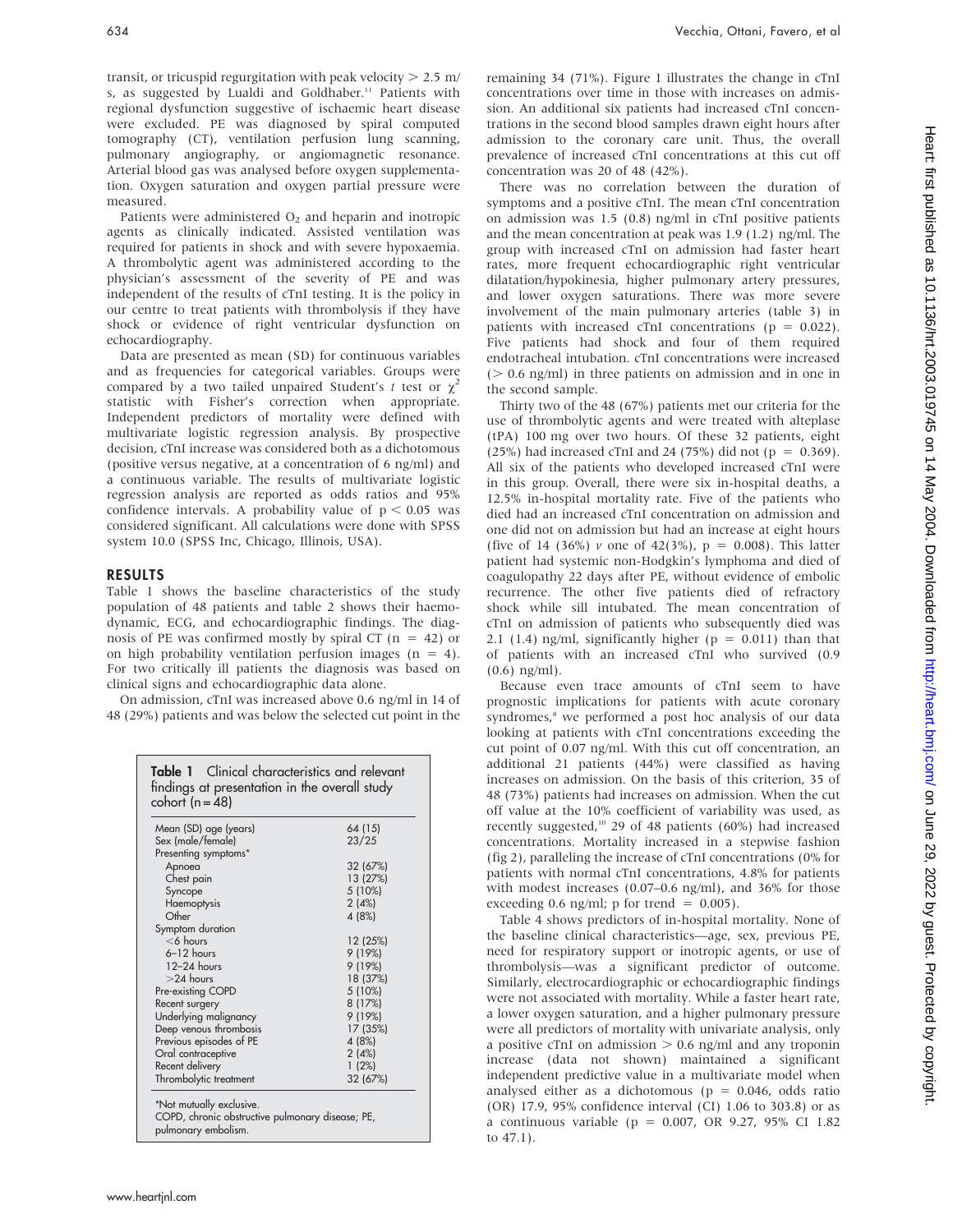Table 2 Clinical findings on admission according to the presence (cTnI+) or absence  $(cTnI-)$  of an early increase in cardiac troponin I (cTnI)

|                                          | $cTnH + (n = 14)$ | $cTnI - (n = 34)$ | p Value   |
|------------------------------------------|-------------------|-------------------|-----------|
| Heart rate (beats/min)                   | 108 (17)          | 98 (18)           | 0.082     |
| Systolic blood pressure (mm Hg)          | 123 (16)          | 130 (20)          | NS        |
| $O2$ saturation (%)                      | 86(7)             | 93 (4)            | < 0.0001  |
| $O2$ partial pressure (mm Hg)            | 54 (6)            | 65(8)             | 0.044     |
| D dimer $(\mu q/ml)$                     | 11.5(6.2)         | 8.9(6.4)          | NS        |
| <b>ECG</b>                               |                   |                   |           |
| Normal                                   | $\Omega$          | 5(15%)            | <b>NS</b> |
| Right bundle branch block                | 8(57%)            | 12 (35%)          | <b>NS</b> |
| S1Q3 T3                                  | 6(43%)            | 8(24%)            | <b>NS</b> |
| T wave abnormalities                     | 8(57%)            | 16(47%)           | <b>NS</b> |
| Other                                    | 1(7%)             | 4 (12%)           | <b>NS</b> |
| Echocardiogram                           | $(n = 13)$        | $(n = 33)$        |           |
| Normal                                   | 0                 | 5(15%)            | NS        |
| Right ventricular dilatation/hypokinesia | 13 (100%)         | 25 (76%)          | <b>NS</b> |
| Paradoxical septal motion                | 3(23%)            | 5(15%)            | <b>NS</b> |
| Mass (embolus in transit)                | 1(8%)             | 4 (12%)           | <b>NS</b> |
| Tricuspid regurgitation $\geq 2.5$ cm/s  | 10(77%)           | 24 (73%)          | NS        |
| Pulmonary systolic pressure (mm Hg)      | 60 (13)           | 54 (14)           | 0.115     |

#### **DISCUSSION**

Our data confirm and extend the results of prior studies of patients with acute PE. Increased troponin concentration with a high cut off was the most highly predictive factor associated with mortality in this cohort of critically ill patients.7 The six patients who died had an increased concentration and five of them had increases at the time of presentation. Smaller increases and the other later increases were associated with more severe haemodynamic impairment but not with death.<sup>7-9</sup> In addition, the frequency of troponin increases in our patients who are unlikely to have ischaemic heart disease was 42% with the higher cut off concentrations and correlated with prognosis: 73% for cut off concentrations advocated by some for the diagnosis of acute myocardial infarction for patients with acute ischaemic heart disease<sup>12</sup> and 60% for patients with admission concentrations at the 10% coefficient of variability level, also suggested by some.10 This high frequency of increased cTnI suggests that PE should be considered when patients present with chest pain or shortness of breath and increased concentrations of cTnI. Finally, the early serial concentrations we obtained suggest but do not prove that the rapid release and clearance of troponin described for cTnT also are likely to apply to cTnI.

Prediction of mortality in acute PE is a complex task in which the clinician has to consider the severity of pulmonary vascular obstruction,<sup>6</sup> the presence of right ventricular involvement,<sup>13</sup> signs of cardiogenic shock,<sup>14</sup> the risk of recurrence,<sup>15</sup> and baseline adverse characteristics of the patient,<sup>16</sup> such as advanced age, cancer, and previous PE. In our series, although only six patients died, none of these commonly used clinical parameters predicted in-hospital mortality. Only cTnI at high cut off concentrations could make that distinction. This finding also held when considering cTnI as a continuous variable, suggesting a quantitative grading of increasing risk. No patients with concentrations below 0.06 ng/ml died, and mortality was 4.8% among patients with slightly increased concentrations  $($  > 0.07 but  $<$  0.6 ng/ml) on admission and 36% among patients with still higher concentrations. These data suggest that initial troponin concentrations can be used to define risk on admission. Patients with high concentrations are clearly at great risk and patients with modest increases deserve

| <b>Table 3</b> Spiral computed tomography findings                                                |            |            |           |
|---------------------------------------------------------------------------------------------------|------------|------------|-----------|
| Pulmonary                                                                                         | $cTnH+$    | $cTnI-$    | P value   |
| embolism                                                                                          | $(n = 12)$ | $(n = 30)$ |           |
| Involving the main left or right<br>pulmonary artery branch<br>Involving both left and right main | 12 (100%)  | 14 (47%)   | 0.004     |
| pulmonary artery branches                                                                         | 7 (58%)    | 6(20%)     | 0.04      |
| Bilateral                                                                                         | 11 (91%)   | 23 (77%)   | <b>NS</b> |



Figure 1 Time course of cardiac troponin I (cTnI) concentrations in patients with a positive assay on admission. Three of the patients who died during hospitalisation (+) had only one cTnI determination and two had two assays. The remainder were monitored up to 24 hours.



Figure 2 Relation between cTnI concentrations  $(< 0.07$  ng/ml, 0.07-0.6 ng/ml, and  $>$  0.6 ng/ml) on admission and mortality (%).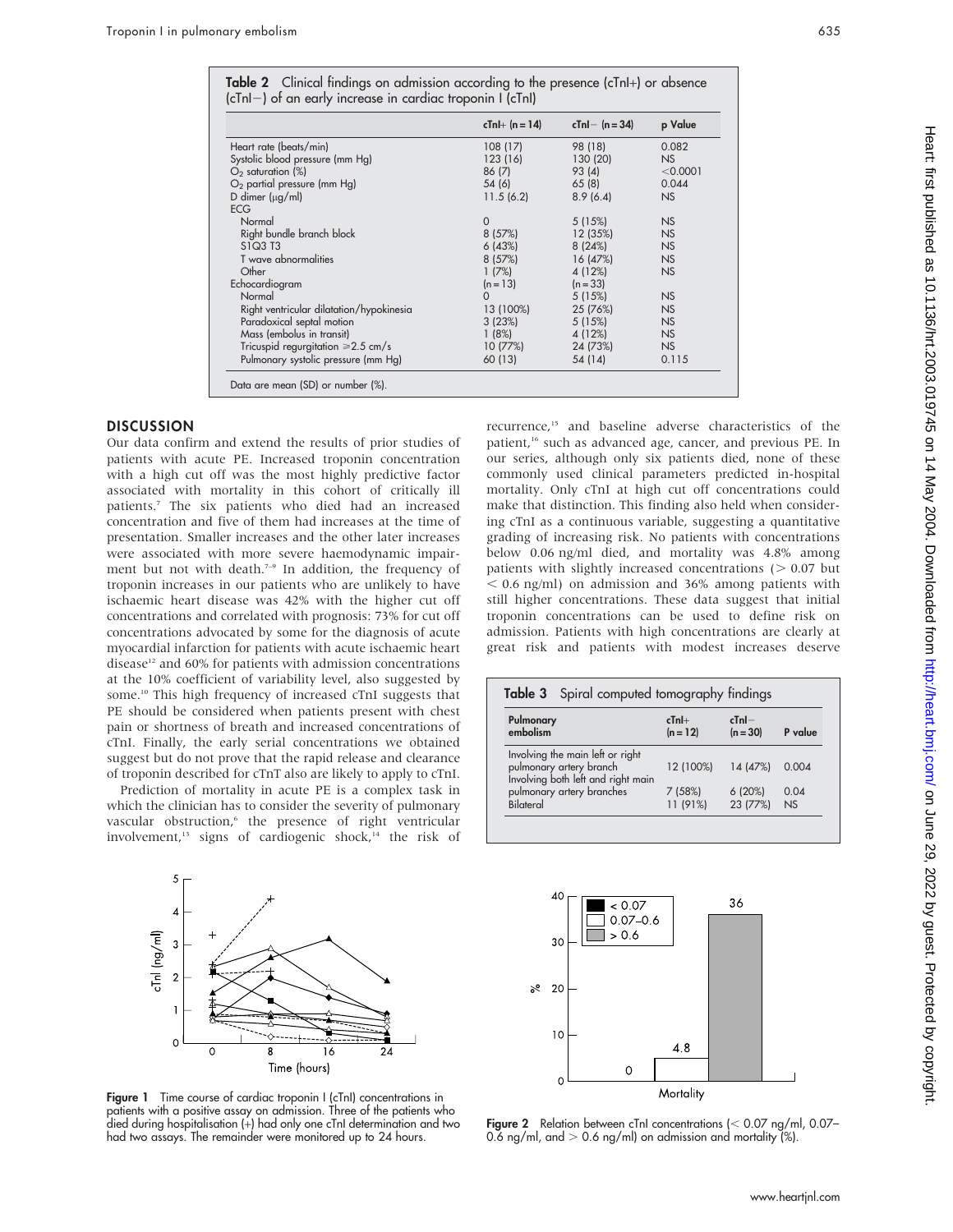|                                  | p Value<br>(univariate) | p Value<br>(multivariate) | <b>OR</b> | 95% CI                  |
|----------------------------------|-------------------------|---------------------------|-----------|-------------------------|
| Heart rate                       | 0.027                   | 0.10                      | 1.24      | $0.96 \text{ to } 1.61$ |
| Pulmonary artery pressure        | 0.022                   | NS                        | 1.17      | $0.66$ to $2.07$        |
| $O2$ saturation                  | < 0.0001                | NS                        | 0.44      | $0.07$ to $2.70$        |
| cTnl positivity on admission     | 0.002                   | 0.046                     | 17.9      | 1.06 to 303.8           |
| cTnl concentrations on admission | < 0.0001                | 0.007                     | 9.27      | 1.82 to 47.1            |

additional testing to establish risk more completely. These data are consistent with those of Konstantinides and colleagues,<sup>7</sup> who reported that both cTnT and cTnI, with high cut off concentrations for both, predicted in-hospital events in a cohort of 106 patients with acute PE. Patients in our series were older (64  $\nu$  61 years) and had a higher prevalence of right bundle branch block on the ECG (42% v 18%) and more frequent echocardiographic right ventricular abnormalities (83%  $\nu$  44%). Not surprisingly, this profile was associated with a greater overall in-hospital mortality (12.5%  $v$  6.6%) despite much more aggressive use of thrombolysis ( $67\%$   $\nu$  15%). This occurred in part because our study focused only on patients who required acute coronary care unit admission. However, the profile was obtained despite our attempt to exclude patients with underlying coronary artery disease, confirming the potent prognostic effects of cTnI increases in patients with acute PE alone.

The mechanism of cTnI release in PE remains speculative. Increased right ventricular wall stress and low cardiac output with low coronary perfusion pressure in combination are recognised pathophysiological changes that occur with significant PE.<sup>11</sup> These mechanisms create a vicious cycle eventually resulting in ischaemia to the right ventricle. In this model, the acutely stressed right ventricular myocytes are the origin of cTnI release. This concept is supported by the pathological findings by Jerjes-Sanchez and colleagues,<sup>17</sup> who found evidence of right ventricular infarction in the absence of coronary artery disease in four patients who died of massive PE. This mechanism is more likely in our patients, in that we attempted to exclude prior coronary artery disease. We cannot exclude the presence of a previously silent coronary abnormality.

Our data show that increased cTnI concentration is associated with more severe disease. Increases were associated with significantly more extensive and proximal involvement of the pulmonary vasculature, as assessed by spiral CT, and many of the clinical features of these patients (oxygen saturation, blood pressure, heart rate, echocardiographic right ventricular abnormalities, and estimated pulmonary artery pressure) also suggested a more severe clinical profile. Thus, all these findings support the concept that there is a link between the degree of troponin increase and the severity of the clinical presentation. Available clinical  $data<sub>1</sub><sup>47-9</sup>$  including the present report, suggest that increases in the cardiac troponins portend an adverse prognosis for patients with acute PE, as well as for patients with acute coronary syndromes.2 Risk stratification can be complex and it is unlikely that cTnI concentration will provide perfect prognostication given the complexity of clinical care, but it obviously is a potent risk marker. Further investigation is required to verify whether risk stratification based on cardiac troponin concentrations may translate into targeted treatment strategies. In addition, it is apparent, given the potential commonality of presentation of acute PE and acute coronary syndromes and the possibility of conjoint presentation, that PE should be considered in patients who present

with compatible symptoms and increased concentrations of cTnI.

We did not characterise the kinetics of cTnI release and clearance but it did appear from the data obtained during the first 24 hours (fig 1) that they were similar to those described for cTnT, where increases occur rapidly but do not persist beyond 40 hours. $18$ 

This report concerns patients with a severe clinical profile that warranted admission to an intensive care unit, rather than an unselected series. That is why thrombolytic treatment was used so liberally. It may well be that more aggressive use of such treatment would improve prognosis, but this study was too small and treatment was at the discretion of the treating physicians and not randomised. Thus, the benefits of thrombolysis may well have been missed. We believe that a trial of thrombolysis guided by troponin concentration is warranted. We also excluded patients with known coronary artery disease. Thus, the principles derived from this study and from others may need to be moderated in the more complex situation of clinical care where no one is excluded.

In conclusion, cTnI is frequently detected in the first hours after admission in patients with confirmed acute PE and is associated with an adverse clinical profile. cTnI increase is a powerful independent predictor of mortality and perhaps would be still better if combined with other markers such as brain natriuretic peptide.<sup>19</sup> Acute PE should be one of the diagnoses considered whenever critically ill patients have increased cTnI concentrations and ischaemic heart disease seems less likely.

#### ACKNOWLEDGEMENTS

The authors acknowledge, with appreciation, the secretarial assistance of Ms Jennifer Bolstad.

### .....................

Authors' affiliations

L La Vecchia, F Ottani, L Favero, G L Spadaro, C Boanno, G Mezzena, A Fontanelli, Department of Cardiology, Ospedale S Bortolo, Vicenza, Italy

A Rubboli, Laboratory of Clinical Chemistry, Ospedale S Bortolo, Vicenza, Italy

A S Jaffe, Cardiovascular Division, Department of Medicine and Department of Laboratory Medicine and Pathology, Mayo Clinic and Mayo Graduate Medical School, Rochester, Minnesota, USA

Dr Allan Jaffe is a consultant for Dade Behring as well as for Roche and Beckman Coulter, all companies that make troponin assays. There are no other conflicts of interest.

#### REFERENCES

- Adams JE, Bodor GS, Davila-Roman VG, et al. Cardiac troponin I: a marker with high specificity for cardiac injury. *Circulation* 1993;**88**:101–6.<br>2 **Ottani F**, Galvani M, Nicolini FA, *et al.* Elevated cardiac troponin levels
- predict the risk of adverse outcome in patients with acute coronary syndromes. Am Heart J 2000;140:917–27.
- 3 La Vecchia L, Mezzena G, Zanolla L, et al. Cardiac troponin I as diagnostic and prognostic marker in severe heart failure. J Heart Lung Transplant 2000;19:644–52.
- 4 Giannitsis E, Muller-Bardorff M, Kurowski V, et al. Independent prognostic value of cardiac troponin T in patients with confirmed pulmonary embolism. Circulation 2000;102:211–7.